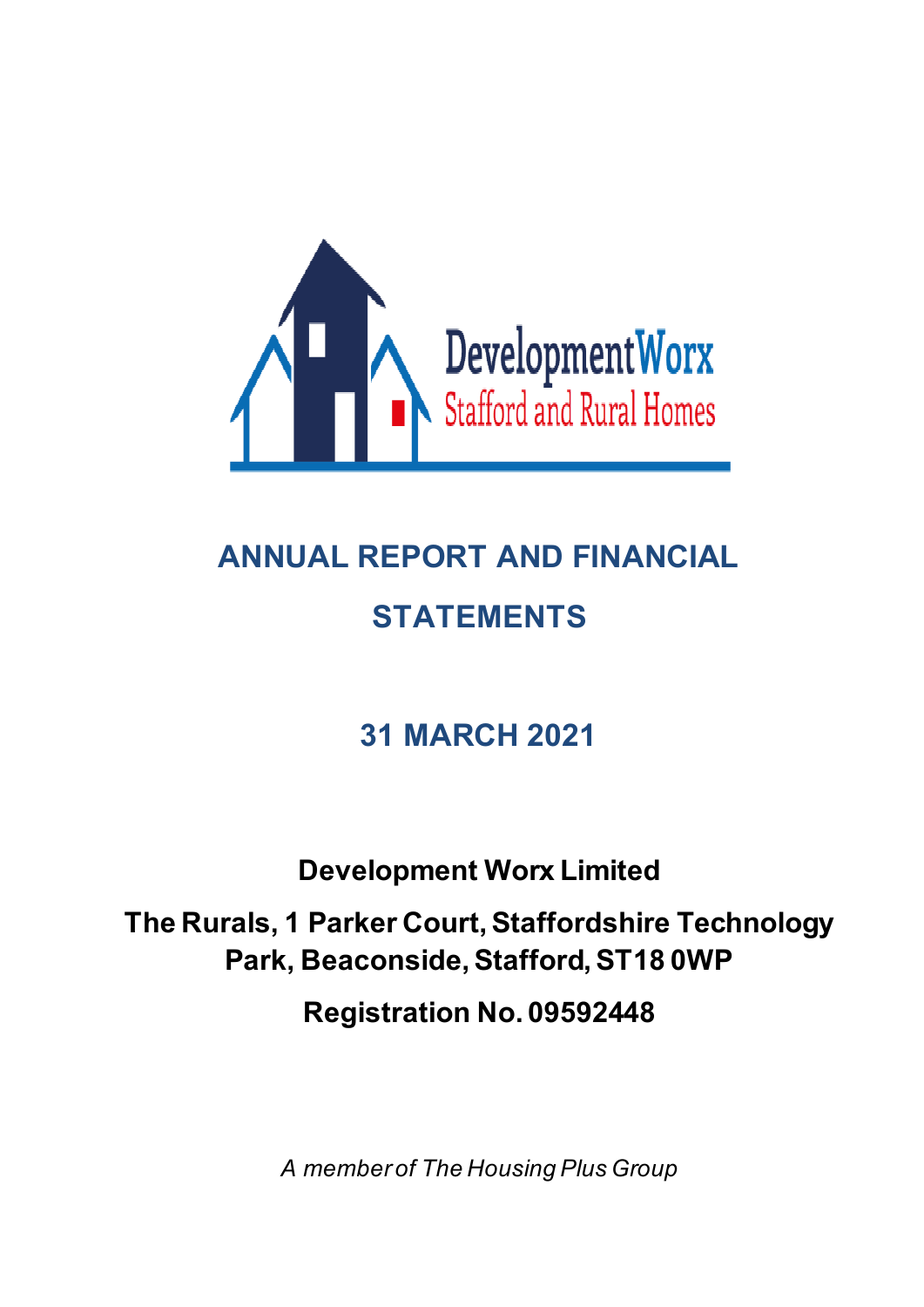## **CONTENTS**

| INDEPENDENT AUDITOR'S REPORT TO THE MEMBERS OF DEVELOPMENT WORX LIMITED. 4 |  |
|----------------------------------------------------------------------------|--|
|                                                                            |  |
|                                                                            |  |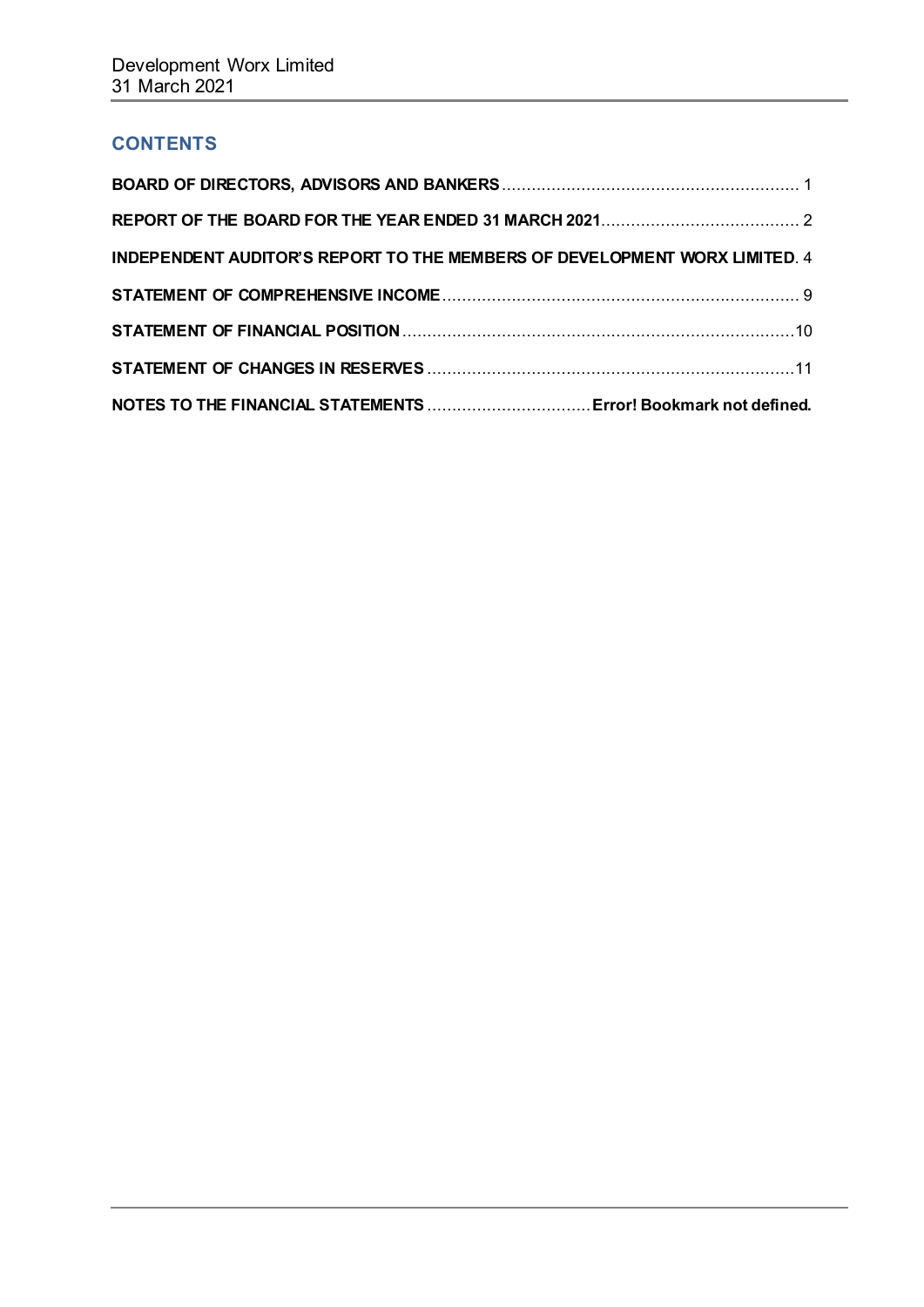## <span id="page-2-0"></span>**BOARD OF DIRECTORS, ADVISORS AND BANKERS**

| <b>Board of Directors</b> |                       |                      |  |
|---------------------------|-----------------------|----------------------|--|
|                           | <b>Date Appointed</b> | <b>Date Resigned</b> |  |
| J D Burt (Chair)          | 01 November 2019      |                      |  |
| I Farrell                 | 01 November 2019      |                      |  |
| P J Ingle                 | 01 November 2019      |                      |  |
| K A Shaw                  | 01 November 2019      |                      |  |
| R B Lawrence              | 01 October 2019       | 30 April 2020        |  |
| V M Cross                 | 01 October 2019       |                      |  |

| Secretary      |                 |  |
|----------------|-----------------|--|
| I I E Molyneux | 01 October 2019 |  |

| <b>Registered Office</b>         | <b>The Rurals</b><br>1 Parker Court<br>Staffordshire Technology Park<br>Beaconside<br>Stafford<br>ST <sub>18</sub> 0WP       |
|----------------------------------|------------------------------------------------------------------------------------------------------------------------------|
| <b>Registered Company Number</b> | 09592448                                                                                                                     |
| <b>Auditors</b>                  | KPMG LLP (appointed 12 November 2020)<br><b>One Snowhill</b><br>Snowhill Queensway<br>Birmingham<br><b>B4 6GH</b>            |
| <b>Solicitors</b>                | <b>Anthony Collins LLP</b><br>134 Edmund Street<br>Birmingham, B3 2ES                                                        |
| <b>Bankers</b>                   | <b>Barclays Bank</b><br>Barclays Bank Social Housing Team,<br>PO Box 3333,<br>15 Colmore Row,<br>Birmingham<br><b>B3 2WN</b> |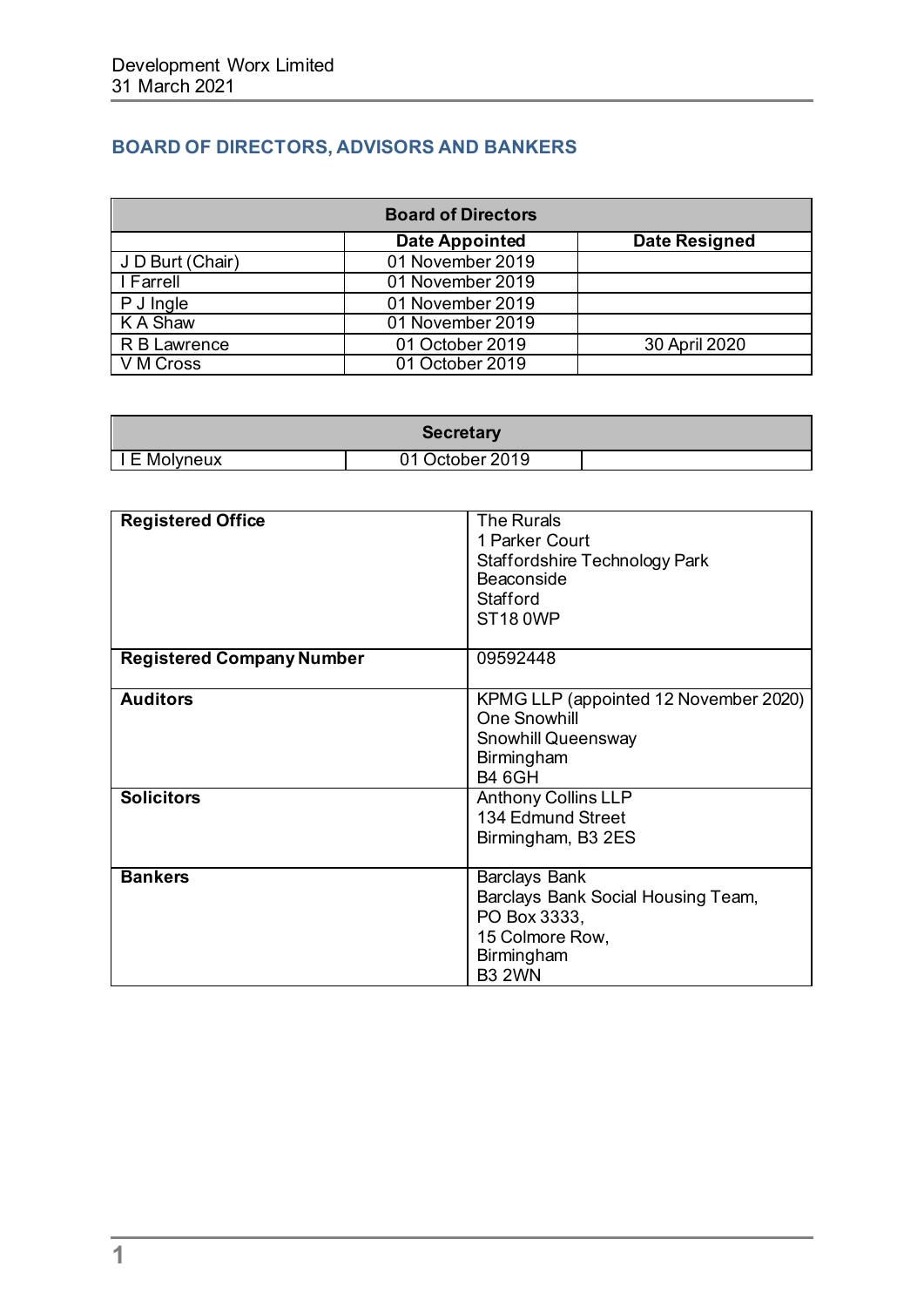#### <span id="page-3-0"></span>**REPORT OF THE BOARD FOR THE YEAR ENDED 31 MARCH 2021**

Development Worx Limited is a wholly owned trading subsidiary of Stafford and Rural Homes (SARH).

The Board of Directors presents its Report and the Audited Financial Statements for the year ended 31st March 2021. In preparing this report, the directors have taken advantage of the exemption from the requirement to prepare a strategic report.

#### **Principal activities**

The company provides design and build services to Stafford and Rural Homes (SARH) and will be the contracting vehicle for external partners, suppliers and contractors who support the SARH development programme.

#### **Results**

The profit for the period, after taxation, amounted to £181k (2020 £345k). The taxable profits will be gift aided in full to the parent company within 9 months of the year end.

#### **The Board of Directors**

The Directors who served in the year are listed at page 1.

#### **Going concern**

Development Worx provides design and build services for SARH and therefore its ongoing operations are closely aligned to the SARH Business Plan.

After reviewing the long term financial plan based on normal business planning and control procedures and having received confirmation of continued support from Stafford and Rural Homes, the members of the Board have a reasonable expectation that Development Worx has adequate resources to continue in operational existence for the foreseeable future.

The ongoing impact of the Covid 19 outbreak has been considered by the Directors, and as their main customer is Stafford and Rural Homes, who have confirmed their support, the outbreak does not pose a material uncertainty that would cast doubt on the Company's ability to continue as a going concern. The board, therefore, consider it appropriate for the accounts to be prepared on a going concern basis.

#### **External Auditors**

A resolution to appoint External Auditors will be proposed at the next Annual General Meeting.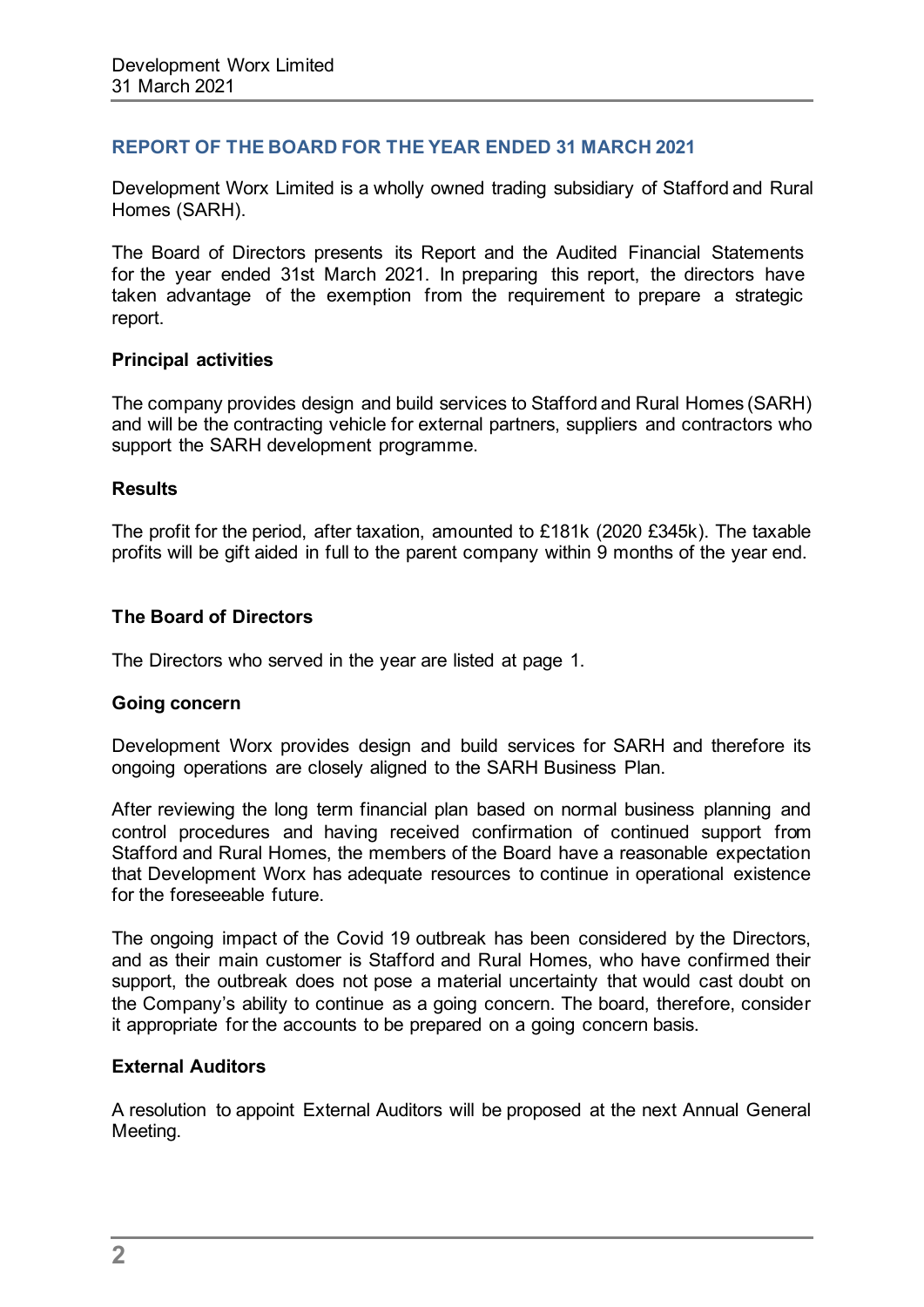#### **REPORT OF THE BOARD FOR THE YEAR ENDED 31 MARCH 2021 (continued)**

#### **Statement of directors' responsibilities in respect of the Directors' Report and the financial statements**

The directors are responsible for preparing the Directors' Report and the financial statements in accordance with applicable law and regulations.

Company law requires the directors to prepare financial statements for each financial year. Under that law they have elected to prepare the financial statements in accordance with applicable law and Section 1A of FRS 102 *The Financial Reporting Standard applicable in the UK and Republic of Ireland* (UK Generally Accepted Accounting Practice applicable to Smaller Entities).

Under company law the directors must not approve the financial statements unless they are satisfied that they give a true and fair view of the state of affairs of the company and of the profit or loss of the company for that period. In preparing these financial statements, the directors are required to:

- select suitable accounting policies and then apply them consistently;
- make judgements and estimates that are reasonable and prudent; and
- assess the company's ability to continue as a going concern, disclosing, as applicable, matters related to going concern; and
- use the going concern basis of accounting unless they either intend to liquidate the company or to cease operations, or have no realistic alternative but to do so.

The directors are responsible for keeping adequate accounting records that are sufficient to show and explain the company's transactions and disclose with reasonable accuracy at any time the financial position of the company and enable them to ensure that the financial statements comply with the Companies Act 2006. They are responsible for such internal control as they determine is necessary to enable the preparation of financial statements that are free from material misstatement, whether due to fraud or error, and have general responsibility for taking such steps as are reasonably open to them to safeguard the assets of the company and to prevent and detect fraud and other irregularities.

The directors are responsible for the maintenance and integrity of the corporate and financial information included on the company's website. Legislation in the UK governing the preparation and dissemination of financial statements may differ from legislation in other jurisdictions.

The report of the Board was approved by the Board on 19 July 2021 and signed on its behalf by:

hene Holynous

P J Ingle **I E Molyneux**<br>Director **Company** Sec **Company Secretary**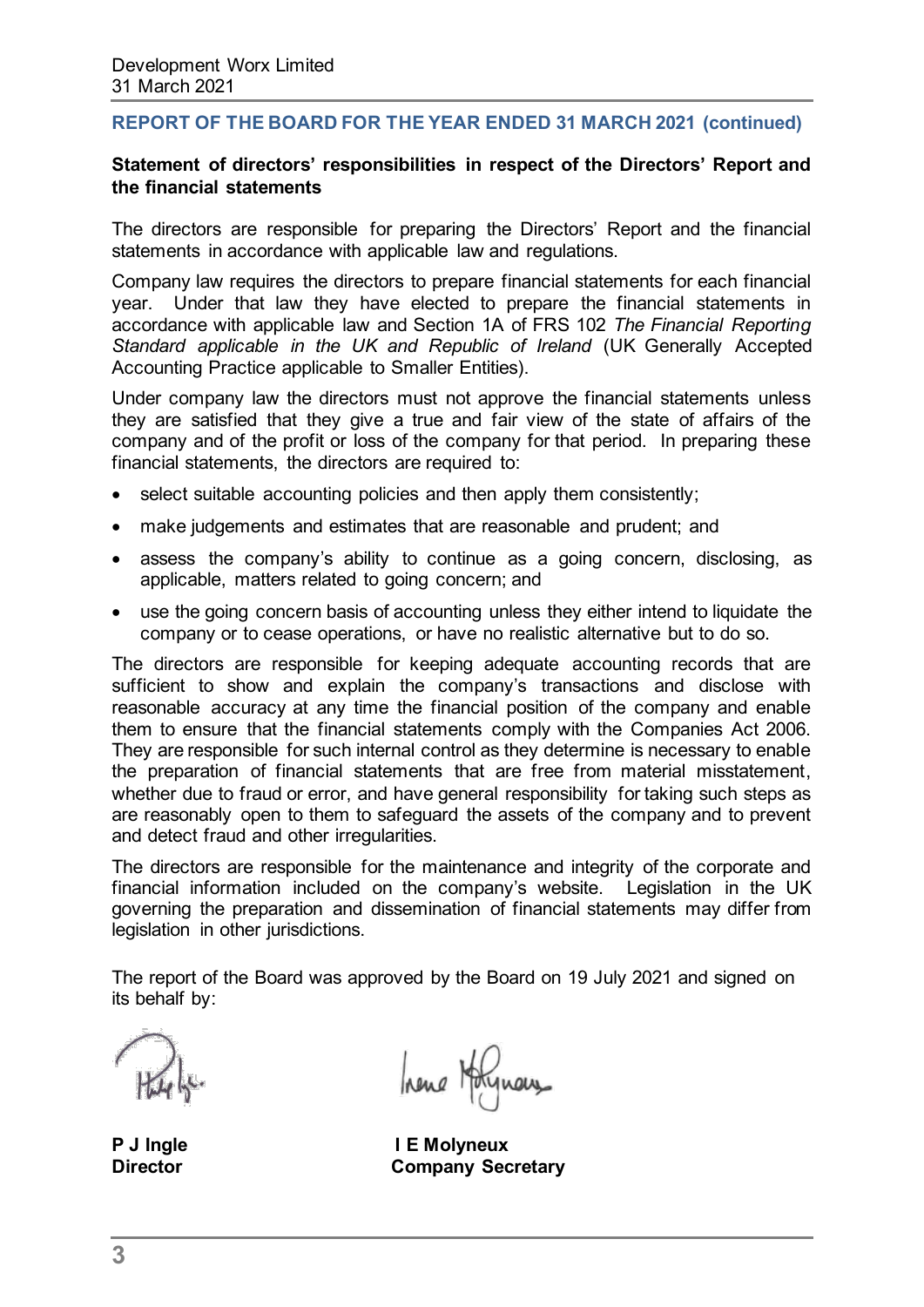## **Opinion**

We have audited the financial statements of Development Worx Limited ("the company") for the year ended 31 March 2021, which comprise the Statement of Comprehensive Income, Statement of Financial Position, Statement of Reserves and related notes, including the accounting policies in note 2.

In our opinion the financial statements:

- give a true and fair view of the state of the company's affairs as at 31 March 2021 and of its profit for the year then ended;
- have been properly prepared in accordance with UK accounting standards applicable to smaller entities, including Section 1A of FRS 102 *The Financial Reporting Standard applicable in the UK and Republic of Ireland*; and
- have been prepared in accordance with the requirements of the Companies Act 2006.

#### **Basis for opinion**

We conducted our audit in accordance with International Standards on Auditing (UK) ("ISAs (UK)") and applicable law. Our responsibilities are described below. We have fulfilled our ethical responsibilities under, and are independent of the company in accordance with, UK ethical requirements including the FRC Ethical Standard. We believe that the audit evidence we have obtained is a sufficient and appropriate basis for our opinion.

#### **Going concern**

The directors have prepared the financial statements on the going concern basis as they do not intend to liquidate the company or to cease its operations, and as they have concluded that the company's financial position means that this is realistic. They have also concluded that there are no material uncertainties that could have cast significant doubt over its ability to continue as a going concern for at least a year from the date of approval of the financial statements ("the going concern period").

In our evaluation of the directors' conclusions, we considered the inherent risks to the company's business model and analysed how those risks might affect the company's financial resources or ability to continue operations over the going concern period.

Our conclusions based on this work:

- we consider that the directors' use of the going concern basis of accounting in the preparation of the financial statements is appropriate;
- we have not identified, and concur with the directors' assessment that there is not, a material uncertainty related to events or conditions that, individually or collectively, may cast significant doubt on the company's ability to continue as a going concern for the going concern period.

However, as we cannot predict all future events or conditions and as subsequent events may result in outcomes that are inconsistent with judgements that were reasonable at the time they were made, the above conclusions are not a guarantee that the company will continue in operation.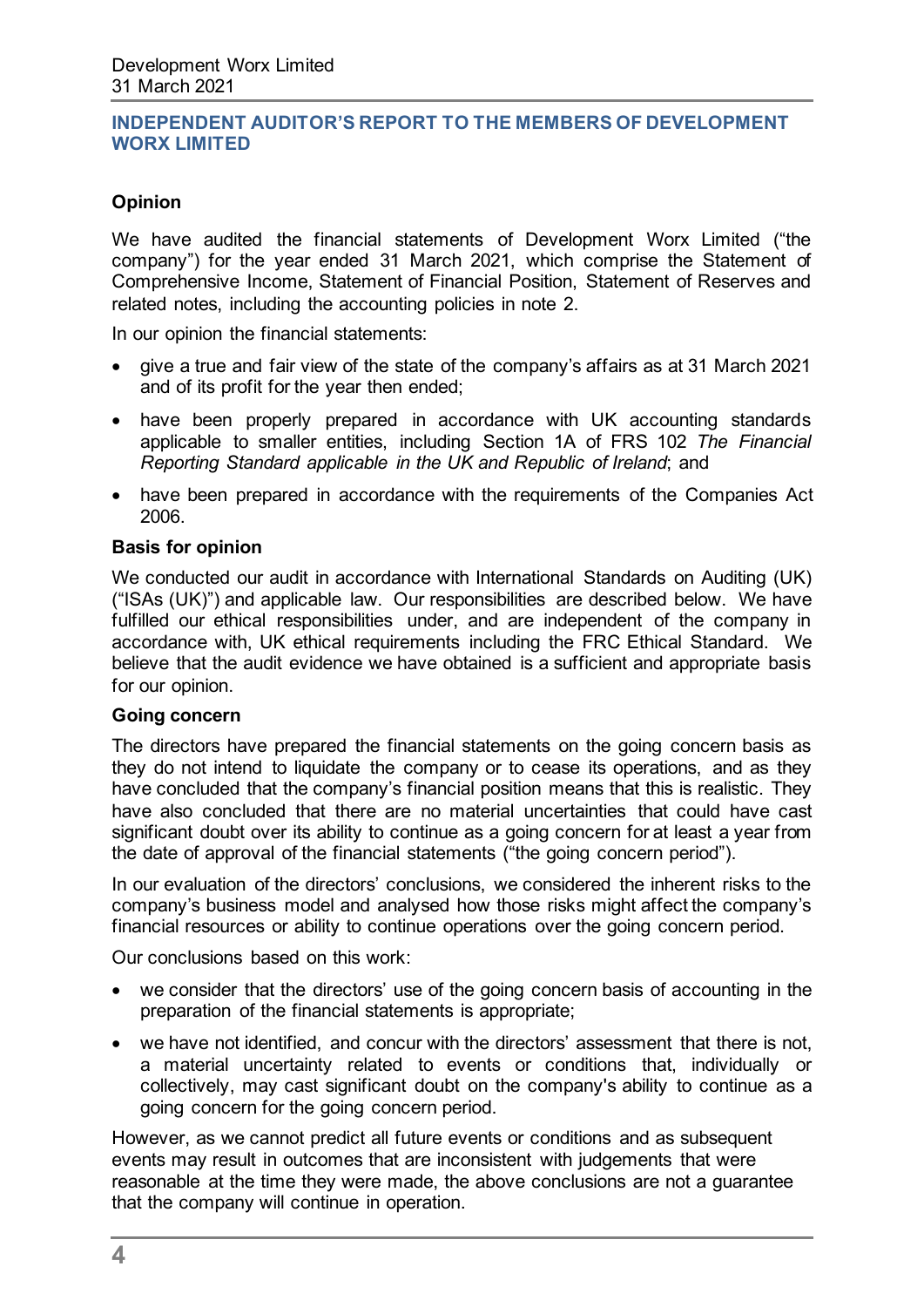#### **Fraud and breaches of laws and regulations – ability to detect**

*Identifying and responding to risks of material misstatement due to fraud*

To identify risks of material misstatement due to fraud ("fraud risks") we assessed events or conditions that could indicate an incentive or pressure to commit fraud or provide an opportunity to commit fraud. Our risk assessment procedures included:

- Enquiring of directors, the audit and risk committee as to the Company's high-level policies and procedures to prevent and detect fraud and the Company's channel for "whistleblowing", as well as whether they have knowledge of any actual, suspected or alleged fraud.
- Reading Board and audit and risk committee minutes.
- Using analytical procedures to identify any unusual or unexpected relationships.

We communicated identified fraud risks throughout the audit team and remained alert to any indications of fraud throughout the audit.

As required by auditing standards, we perform procedures to address the risk of management override of controls, in particular the risk that Company management may be in a position to make inappropriate accounting entries. On this audit we do not believe there is a fraud risk related to revenue recognition because revenue is derived from intercompany transactions.

We did not identify any additional fraud risks.

We performed procedures including:

• Identifying journal entries to test based on risk criteria and comparing the identified entries to supporting documentation.

*Identifying and responding to risks of material misstatement due to non-compliance with laws and regulations*

We identified areas of laws and regulations that could reasonably be expected to have a material effect on the financial statements from our general commercial and sector experience, and through discussion with the directors (as required by auditing standards), and discussed with the directors the policies and procedures regarding compliance with laws and regulations.

We communicated identified laws and regulations throughout our team and remained alert to any indications of non-compliance throughout the audit.

The potential effect of these laws and regulations on the financial statements varies considerably.

Firstly, the Company is subject to laws and regulations that directly affect the financial statements including financial reporting legislation (including related companies legislation), distributable profits legislation, and taxation legislation and we assessed the extent of compliance with these laws and regulations as part of our procedures on the related financial statement items.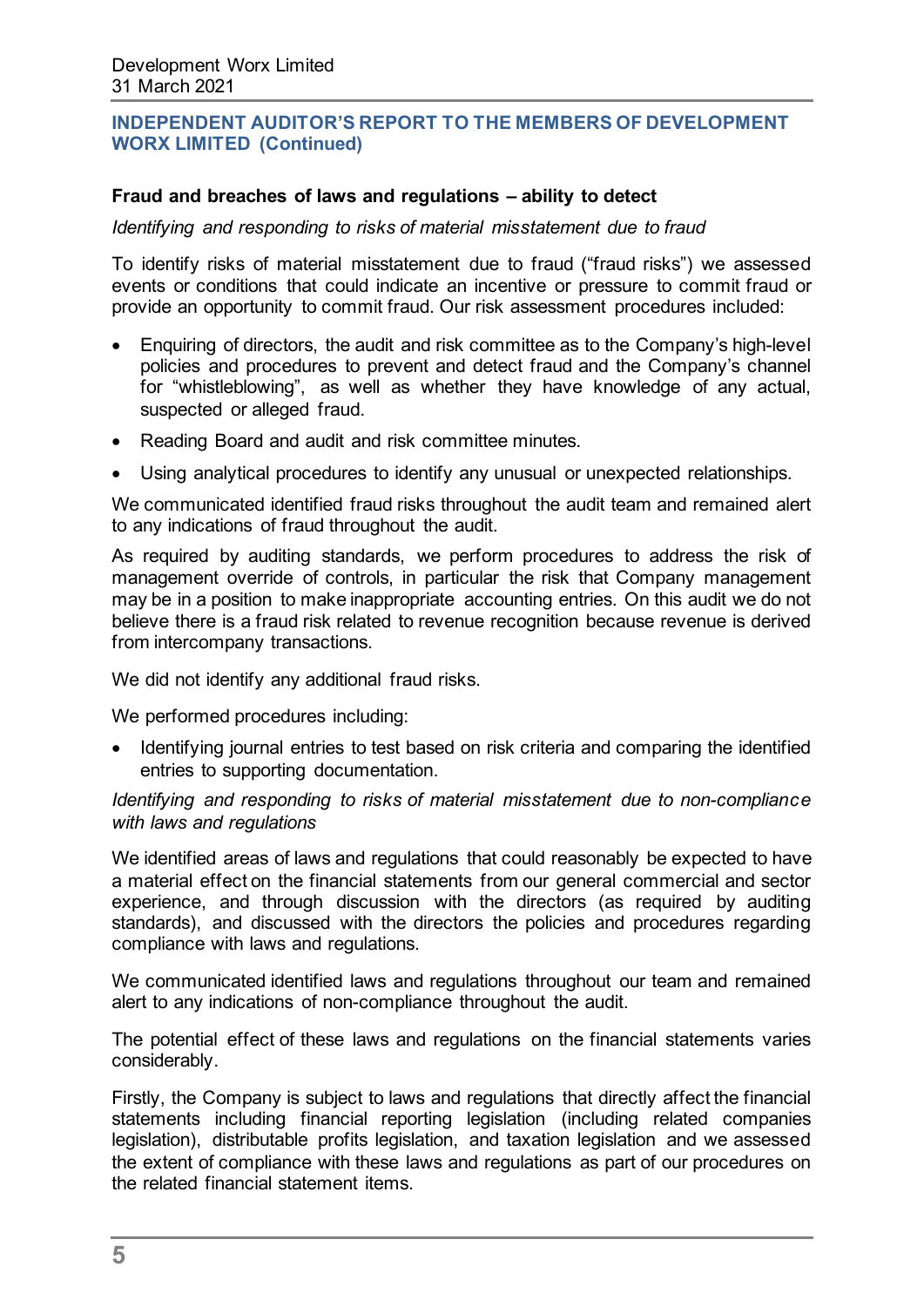Secondly, the Company is subject to many other laws and regulations where the consequences of non-compliance could have a material effect on amounts or disclosures in the financial statements, for instance through the imposition of fines or litigation. We identified the following areas as those most likely to have such an effect: health and safety and certain aspects of company legislation recognising the nature of the Company's activities and its legal form. Auditing standards limit the required audit procedures to identify non-compliance with these laws and regulations to enquiry of the directors and inspection of regulatory and legal correspondence, if any. Therefore if a breach of operational regulations is not disclosed to us or evident from relevant correspondence, an audit will not detect that breach.

#### *Context of the ability of the audit to detect fraud or breaches of law or regulation*

Owing to the inherent limitations of an audit, there is an unavoidable risk that we may not have detected some material misstatements in the financial statements, even though we have properly planned and performed our audit in accordance with auditing standards. For example, the further removed non-compliance with laws and regulations is from the events and transactions reflected in the financial statements, the less likely the inherently limited procedures required by auditing standards would identify it.

In addition, as with any audit, there remained a higher risk of non-detection of fraud, as these may involve collusion, forgery, intentional omissions, misrepresentations, or the override of internal controls. Our audit procedures are designed to detect material misstatement. We are not responsible for preventing non-compliance or fraud and cannot be expected to detect non-compliance with all laws and regulations.

#### **Directors' report**

The directors are responsible for the directors' report. Our opinion on the financial statements does not cover that report and we do not express an audit opinion thereon.

Our responsibility is to read the directors' report and, in doing so, consider whether, based on our financial statements audit work, the information therein is materially misstated or inconsistent with the financial statements or our audit knowledge. Based solely on that work:

- we have not identified material misstatements in the directors' report;
- in our opinion the information given in that report for the financial year is consistent with the financial statements; and
- in our opinion that report has been prepared in accordance with the Companies Act 2006.

#### **Matters on which we are required to report by exception**

Under the Companies Act 2006 we are required to report to you if, in our opinion:

• adequate accounting records have not been kept, or returns adequate for our audit have not been received from branches not visited by us; or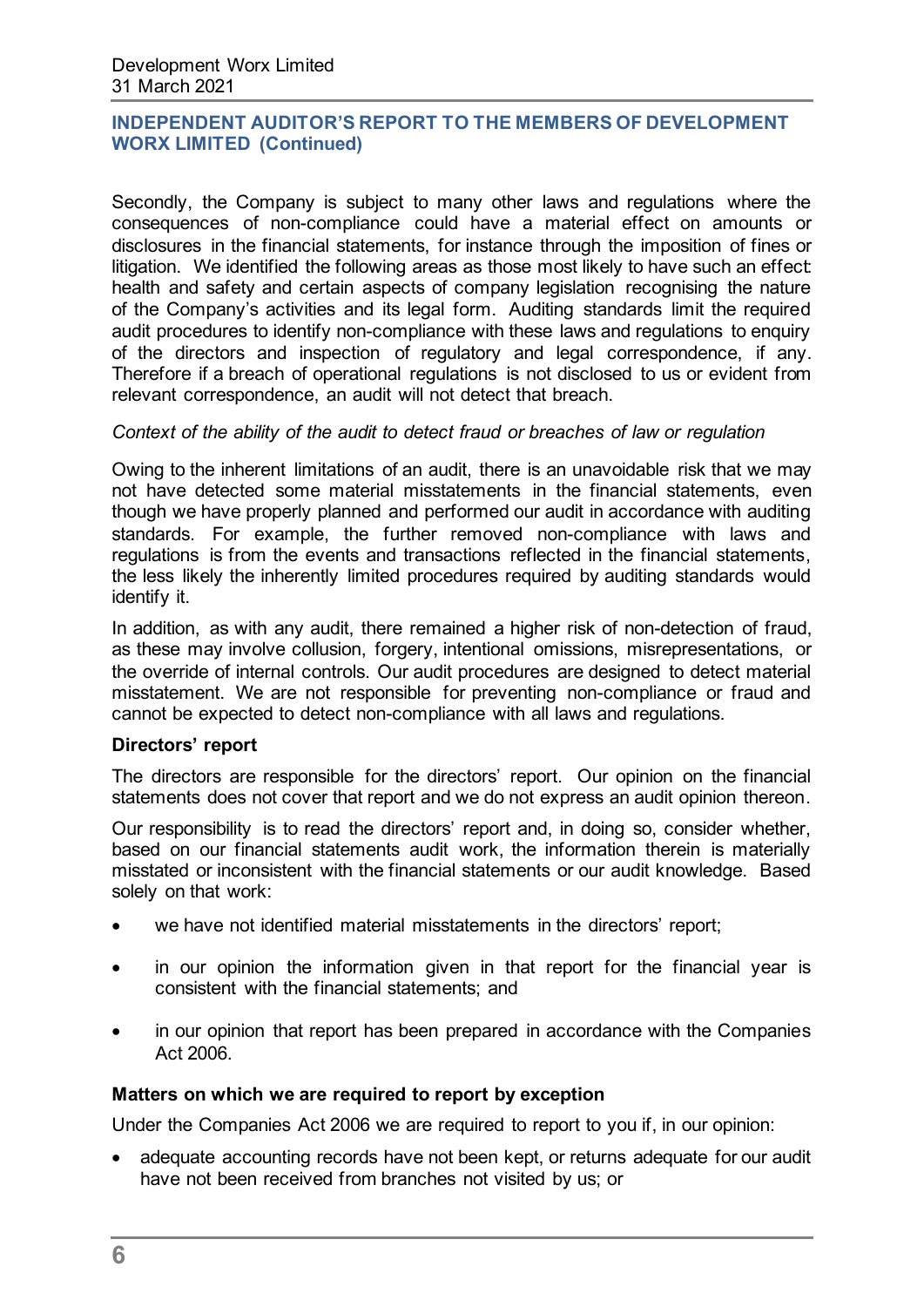- the financial statements are not in agreement with the accounting records and returns; or
- certain disclosures of directors' remuneration specified by law are not made; or
- we have not received all the information and explanations we require for our audit; or
- the directors were not entitled to prepare the financial statements in accordance with the small companies regime and take advantage of the small companies exemption from the requirement to prepare a strategic report.

We have nothing to report in these respects.

#### **Directors' responsibilities**

As explained more fully in their statement set out on page 3, the directors are responsible for: the preparation of the financial statements and for being satisfied that they give a true and fair view; such internal control as they determine is necessary to enable the preparation of financial statements that are free from material misstatement, whether due to fraud or error; assessing the company's ability to continue as a going concern, disclosing, as applicable, matters related to going concern; and using the going concern basis of accounting unless they either intend to liquidate the company or to cease operations, or have no realistic alternative but to do so.

#### **Auditor's responsibilities**

Our objectives are to obtain reasonable assurance about whether the financial statements as a whole are free from material misstatement, whether due to fraud or error, and to issue our opinion in an auditor's report. Reasonable assurance is a high level of assurance, but does not guarantee that an audit conducted in accordance with ISAs (UK) will always detect a material misstatement when it exists. Misstatements can arise from fraud or error and are considered material if, individually or in aggregate, they could reasonably be expected to influence the economic decisions of users taken on the basis of the financial statements.

A fuller description of our responsibilities is provided on the FRC's website at [www.frc.org.uk/auditorsresponsibilities.](http://www.frc.org.uk/auditorsresponsibilities) 

#### **The purpose of our audit work and to whom we owe our responsibilities**

This report is made solely to the company's members, as a body, in accordance with Chapter 3 of Part 16 of the Companies Act 2006. Our audit work has been undertaken so that we might state to the company's members those matters we are required to state to them in an auditor's report and for no other purpose. To the fullest extent permitted by law, we do not accept or assume responsibility to anyone other than the company and the company's members, as a body, for our audit work, for this report, or for the opinions we have formed.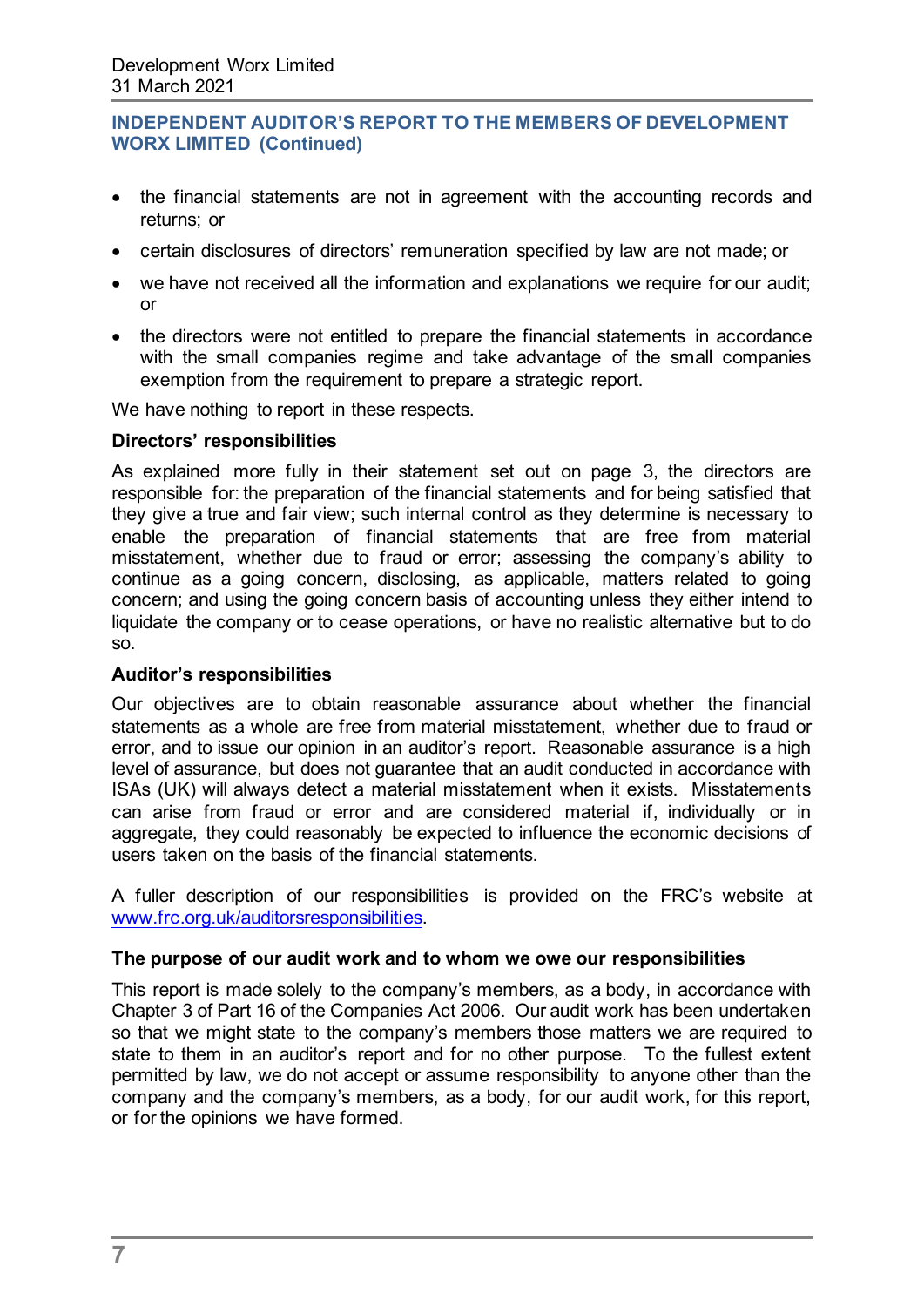SBroyn

## **Sarah Brown (Senior Statutory Auditor) for and on behalf of KPMG LLP, Statutory Auditor**

*Chartered Accountants*  One Snowhill Snow Hill Queensway Birmingham B4 6GH

8 September 2021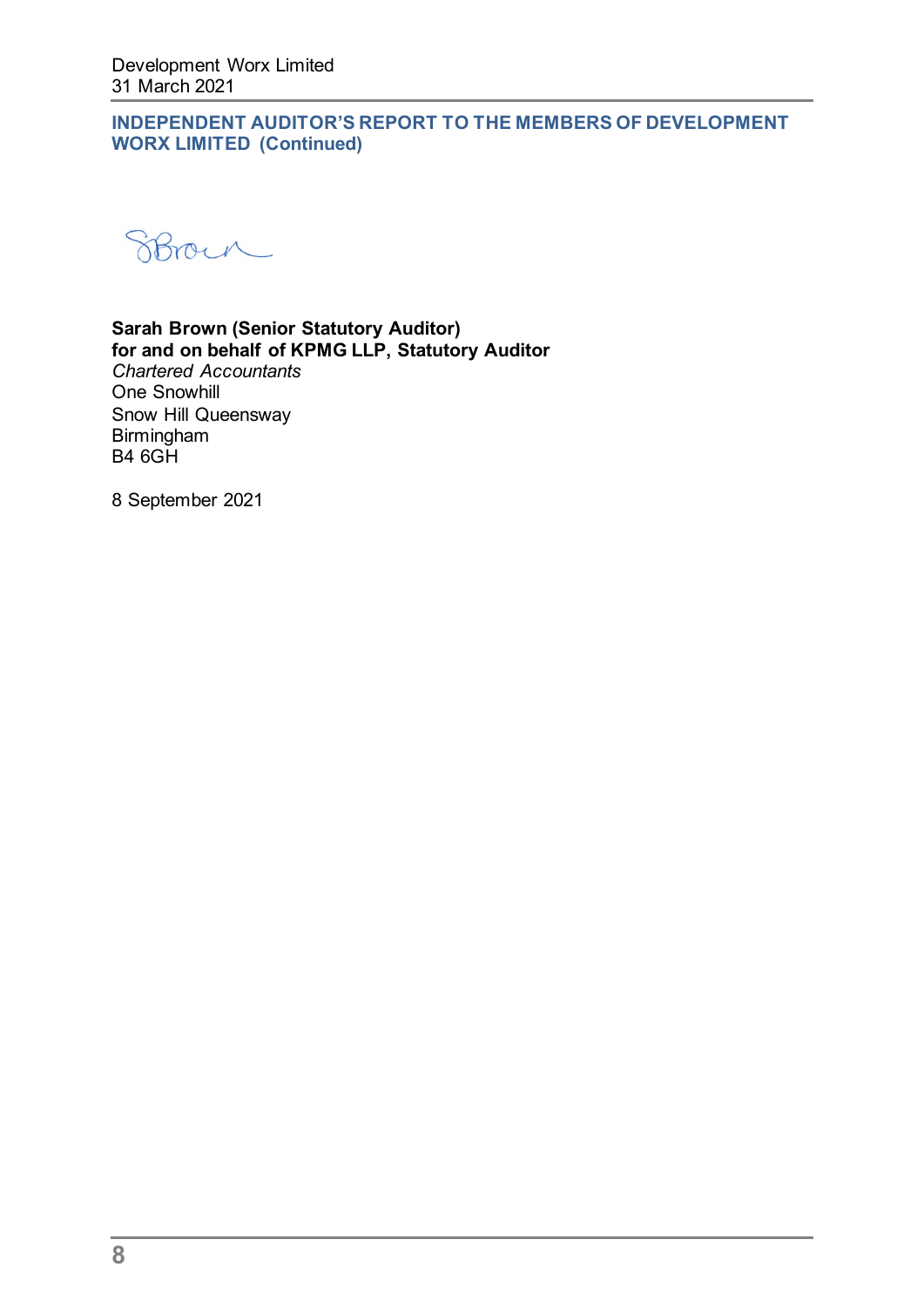## **STATEMENT OF COMPREHENSIVE INCOME**

| For the year ended 31 March                   | <b>Note</b> | 2021<br>£'000 | 2020<br>£'000 |
|-----------------------------------------------|-------------|---------------|---------------|
| Turnover                                      | 3           | 4,745         | 7,419         |
| Operating costs                               | 3           | (4, 565)      | 7,074         |
| Operating profit for the financial year       |             | 181           | 345           |
| Profit on ordinary activities before taxation | 4           | 181           | 345           |
| Tax on profit on ordinary activities          | 6           |               |               |
| Profit for the financial period               |             | 181           | 345           |
| Other comprehensive income                    |             |               |               |
| Total comprehensive income                    |             | 181           | 345           |

The results stated above are derived from continuing activities.

The notes on pages 12 to 16 form part of these financial statements.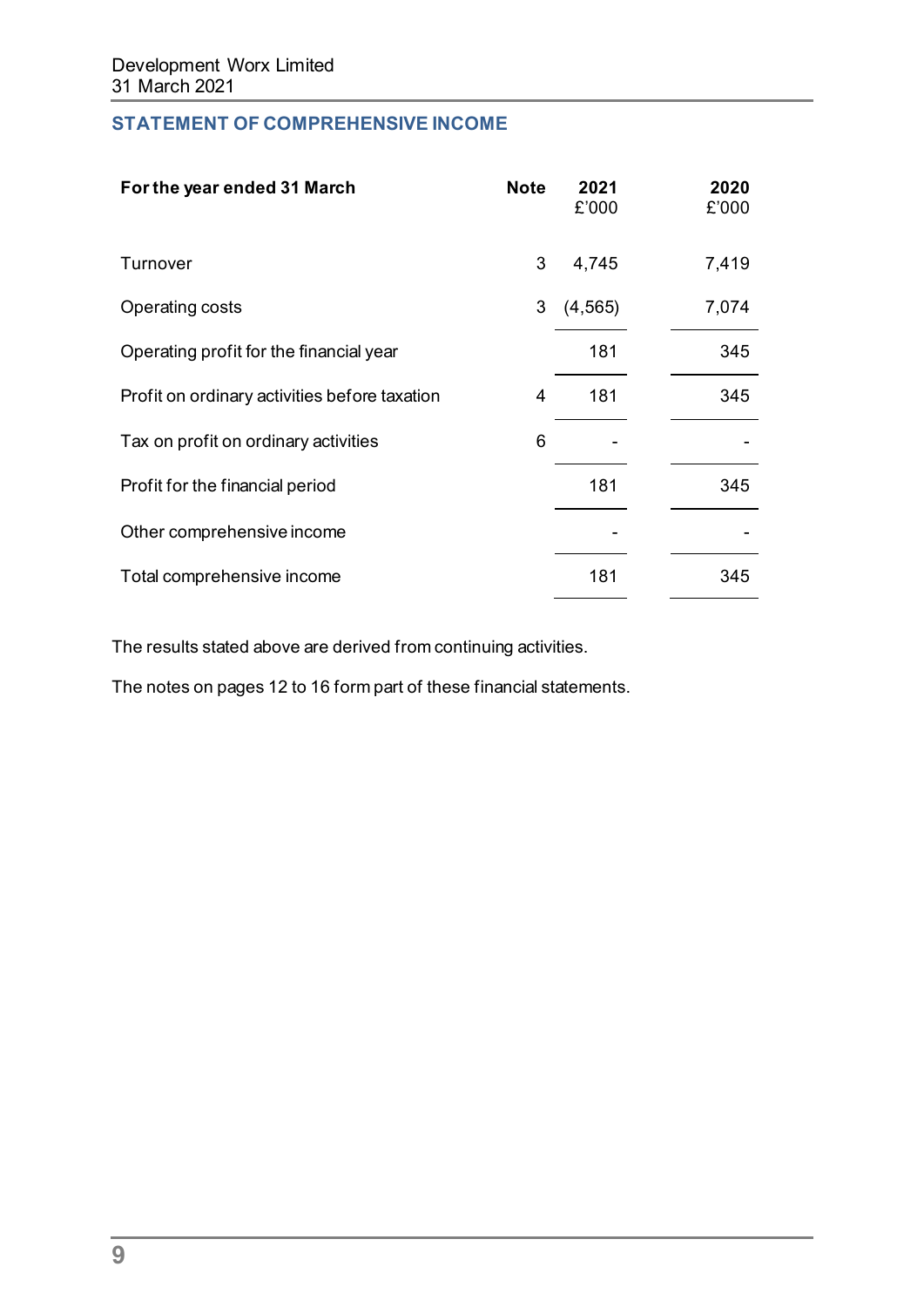#### **STATEMENT OF FINANCIAL POSITION**

Registered Company no. 09592448

| As at 31 March                         | <b>Note</b> | 2021<br>£'000 | 2020<br>£'000 |
|----------------------------------------|-------------|---------------|---------------|
| Current assets:                        |             |               |               |
| <b>Debtors</b>                         | 7           | 472           | 1,347         |
| Cash                                   |             | 263           | 244           |
|                                        |             | 735           | 1,591         |
| Creditors: amounts due within one year | 8           | (554)         | (1, 245)      |
| Net current assets                     |             | 181           | 345           |
| Total assets less current liabilities  |             | 181           | 345           |
| Capital and reserves                   |             |               |               |
| Share capital                          | 9           |               |               |
| Profit and loss account                |             | 181           | 345           |
| Shareholders' funds                    |             | 181           | 345           |

The Financial Statements have been prepared in accordance with the provisions applicable to companies subject to the small companies' regime and in accordance with the provisions of FRS 102 Section 1A - small entities.

The financial statements were authorised and approved by the Board on 19 July 2021 and signed on its behalf by:

hene Holynous

**P J Ingle I E Molyneux Company Secretary** 

The notes on pages 12 to 16 form part of these financial statements.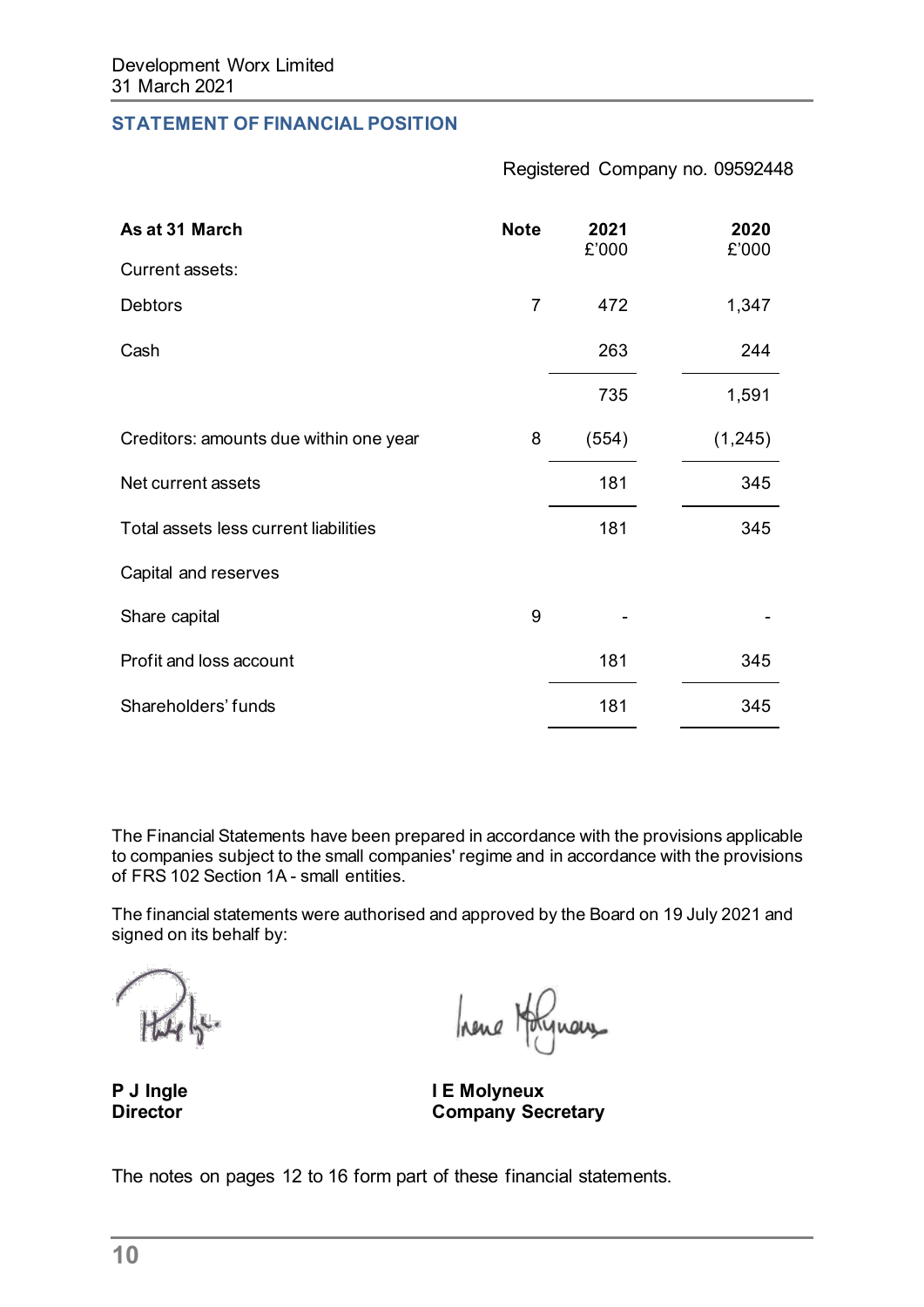## **STATEMENT OF CHANGES IN RESERVES**

| For the year ended 31 March | 2021<br>Income and<br>expenditure<br>reserve<br>£'000 | 2020<br>Income and<br>expenditure<br>reserve<br>£'000 |
|-----------------------------|-------------------------------------------------------|-------------------------------------------------------|
| <b>Balance at 1 April</b>   | 345                                                   | 245                                                   |
| Surplus for the year        | 181                                                   | 345                                                   |
| Distribution:               |                                                       |                                                       |
| Gift aid                    | (345)                                                 | (245)                                                 |
| <b>Balance at 31 March</b>  | 181                                                   | 345                                                   |

The notes on pages 12 to 16 form part of these financial statements.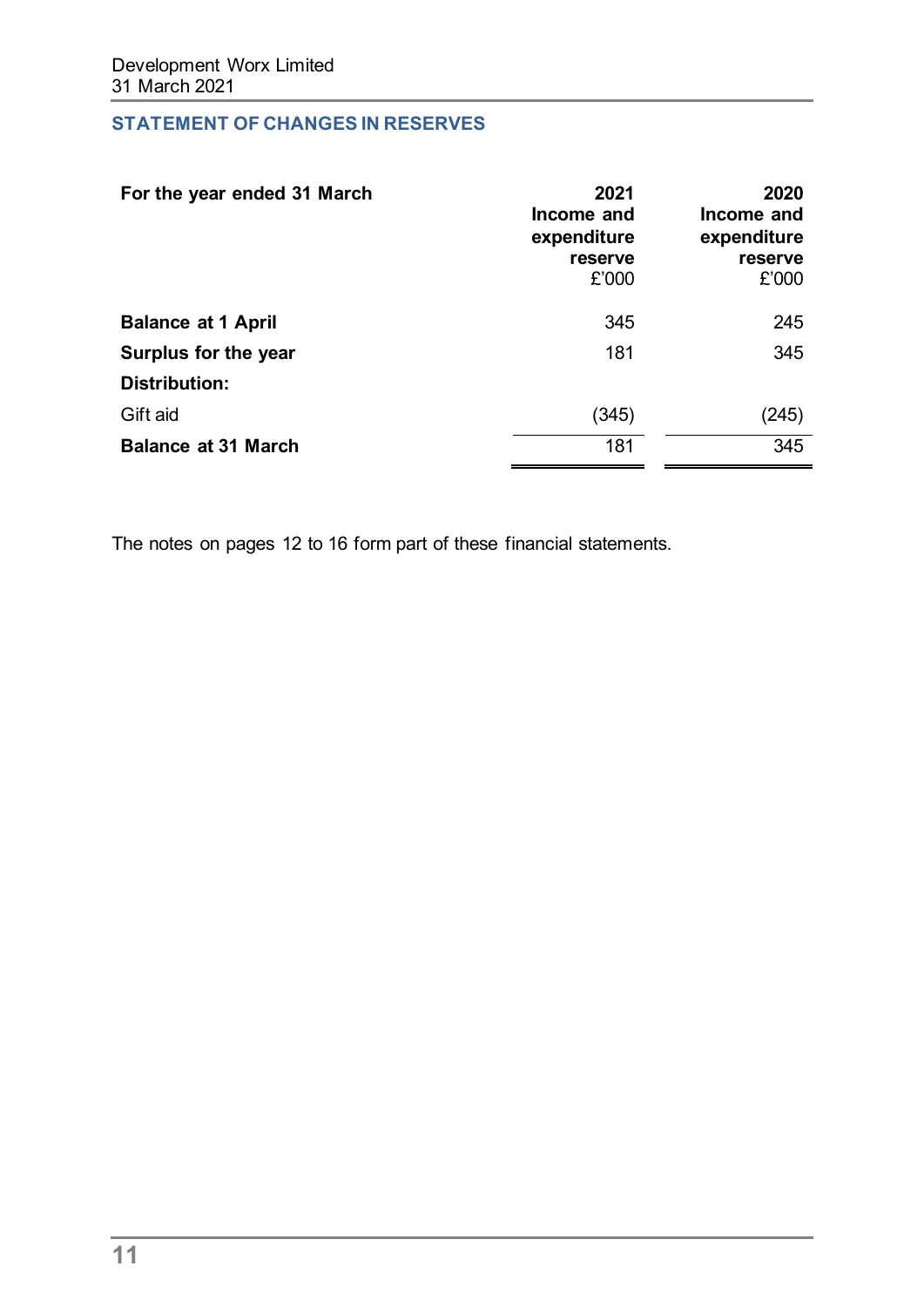## **NOTES TO THE FINANCIAL STATEMENTS**

#### **1. Legal status**

Development Worx Limited is a private company limited by shares and incorporated in England and Wales under the Companies Act 2006. The address of the registered office is given on the company information page and the nature of the company's operations and its principal activities are set out in the directors' report.

#### **2. Accounting policies**

#### **Basis of preparation of Financial Statements**

The Financial Statements have been prepared under the historical cost convention unless otherwise specified within these accounting policies and in accordance with Section 1A of Financial Reporting Standard 102, the Financial Reporting Standard applicable in the UK and the Republic of Ireland and the Companies Act 2006.

#### **Going concern**

We have made an assessment of the company's ability to continue as a going concern for a period of at least twelve months from the date on which the financial statements were approved for release.

The ongoing impact of the Covid 19 outbreak has been considered by the Directors. Housing development works were halted during the start of 2020/21 due to restrictions imposed by the government. As the entity doesn't directly employ staff, limited cost have been incurred in this period and onsite work has recommenced as lockdown restrictions have been eased.

The company provides design and build services to Stafford and Rural Homes, its immediate parent, and is therefore an integral part of the Group's activity and 30 year business plan. Income is generated as works are completed and charged to SARH. As such, the Board is confident that demand will continue, that the company has minima expose to any downturn and that is has the continued support of the group.

The directors, after reviewing the company's budgets for 2021/22 and the group's medium term financial position as detailed in the 30-year business plan, including changes arising from the Covid-19 pandemic, are of the opinion that, taking account of severe but plausible downsides, the company will have sufficient funds to meet its liabilities as they fall due for a period of 12 months from the date of approval of the financial statements . The directors therefore continue to adopt the going concern basis in preparing the annual financial statements

#### **Turnover**

Turnover represents income on contracts received from Stafford and Rural Homes, for the provision of design and build services.

Turnover is recognised upon dispatch of goods or provision of services.

#### **Cash and cash equivalents**

Cash is represented by cash in hand and deposits with financial institutions repayable without penalty on notice of not more than 24 hours.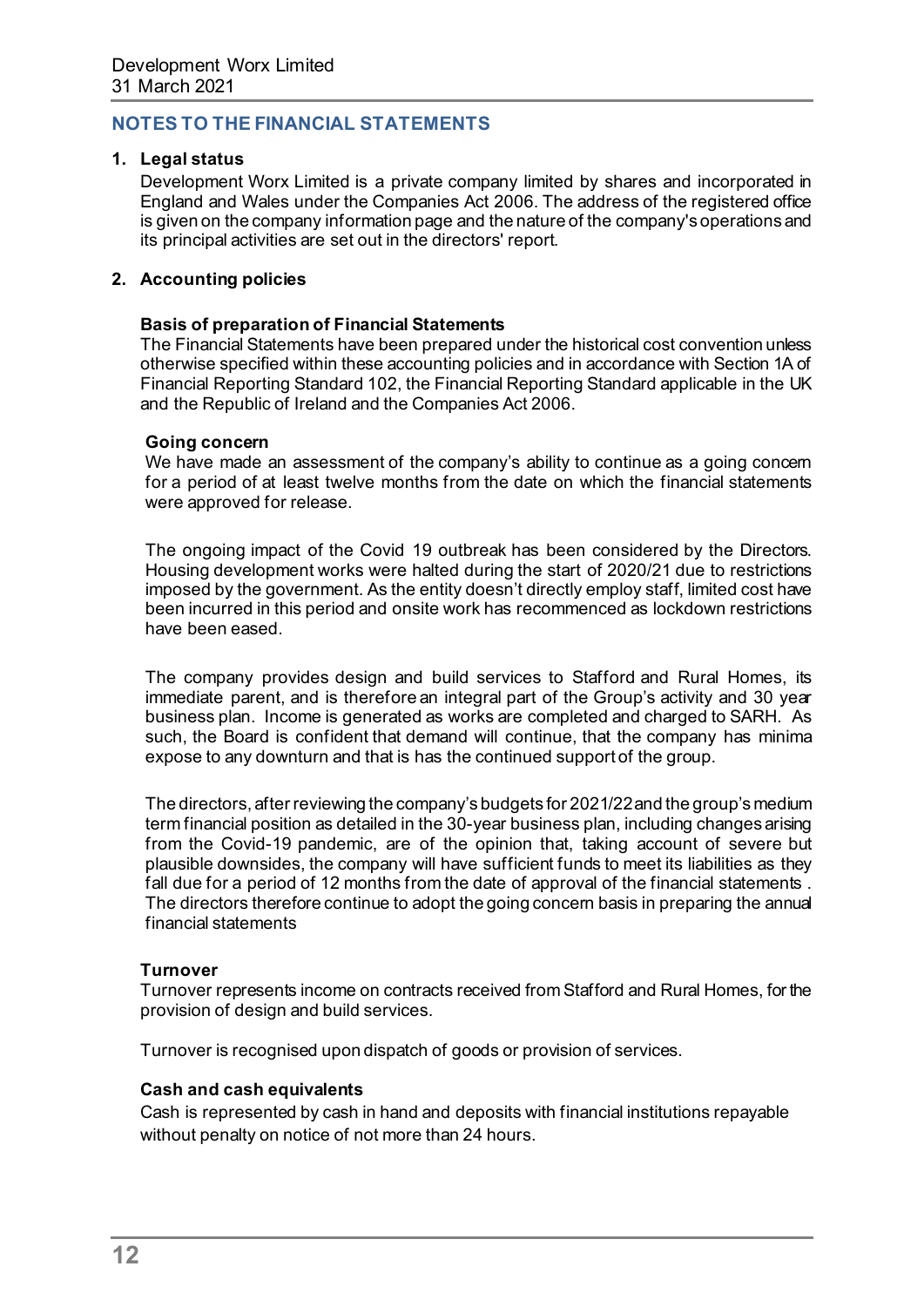#### **Financial instruments**

The company only enters into basic financial instruments transactions that result in the recognition of financial assets and liabilities like trade and other debtors and creditors. Financial liabilities and equity are classified according to the substance of the financial instrument's contractual obligations, rather than its legal form.

The company's cash at bank and in hand and trade and other debtors and its trade and other creditors and bank overdrafts are measured initially at the transaction price, including transaction costs.

#### **Tax**

Where profits on ordinary activities before tax are generated, Development Worx will gift aid the profits to the parent within nine months of the year end taking account of any taxable losses carried forward.

#### **Debtors**

Short term debtors are intra-group and measured at the transaction price.

#### **Creditors**

Short term creditors are measured at the transaction price.

#### **Stocks**

Stocks are stated at the lower of net cost and net realisable value.

#### **Reserves**

Taxable profits will be returned to the parent company by way of gift aid. The gift aid is recognised in the period after the profits are generated.

#### **Group structure**

Development Worx Limited is a wholly owned subsidiary of Stafford and Rural Homes Limited.

#### **Pensions**

The Company does not operate a pension scheme.

## **Judgement in applying accounting policies and key sources of estimating uncertainty**

None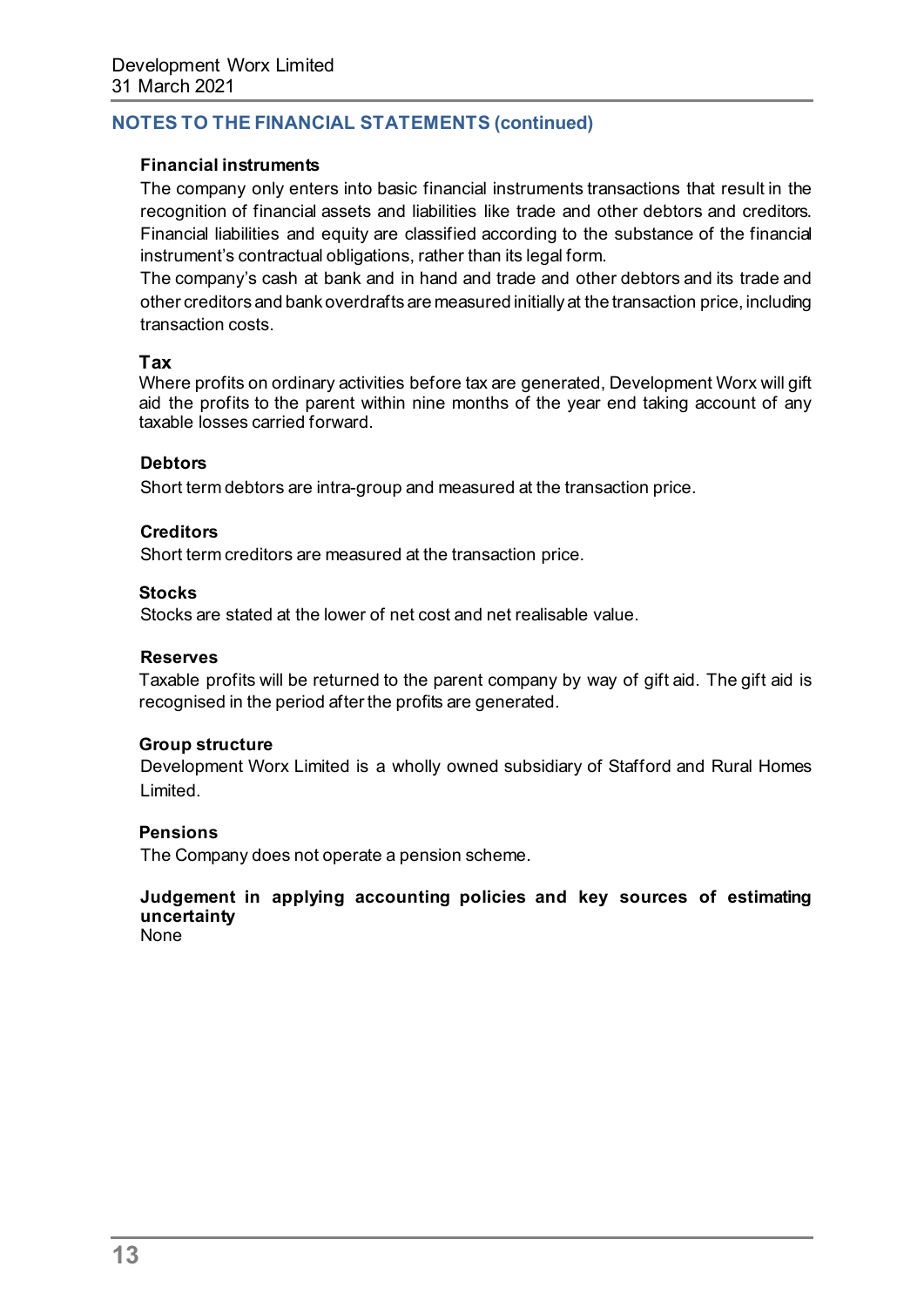#### **3. Turnover, operating costs and profit on ordinary activities before taxation**

|                             | <b>Turnover</b> | 2021<br>Operating<br>costs | <b>Profit on</b><br>ordinary<br>activities<br>before<br>taxation | 2020<br><b>Profit on</b><br>ordinary<br>activities<br>before<br>taxation |
|-----------------------------|-----------------|----------------------------|------------------------------------------------------------------|--------------------------------------------------------------------------|
|                             | £'000           | £'000                      | £'000                                                            | £'000                                                                    |
| <b>Development Services</b> | 4,745           | (4, 565)                   | 181                                                              | 345                                                                      |
| Total                       | 4,745           | (4, 565)                   | 181                                                              | 345                                                                      |

#### **4. Profit on ordinary activities before taxation**

This is arrived at after charging:

|                                                        | 2021  | 2020  |
|--------------------------------------------------------|-------|-------|
|                                                        | f'000 | £'000 |
| Auditor's remuneration (excluding VAT                  |       |       |
| - Fees for audit services<br>- Fees for other services |       | Δ.    |
|                                                        | ີ     |       |

#### **5. Board of Directors**

During the period there was no director's remuneration paid.

#### **6. Tax on profit on ordinary activities**

|                                                                      | 2021<br>£'000 | 2020<br>£'000 |
|----------------------------------------------------------------------|---------------|---------------|
| Profit on ordinary activities before tax                             | 181           | 345           |
| Corporation tax on ordinary activities at 19% (if not gift<br>aided) | 34            | 66            |
| Tax credit on Gift Aid                                               | (34)          | (66)          |
| Gift Aid payment not subject to UK taxation                          | (181)         | (345)         |
| Corporation tax if gift aided to parent                              |               |               |
| Corporation tax charge                                               |               |               |
| Total tax charge                                                     |               |               |

The £181k profit on ordinary activities before tax will be gift aided to the parent company within 9 months of the year end. On this basis the tax credit in respect of Gift Aid has been recognised in the year ended 31 March 2021.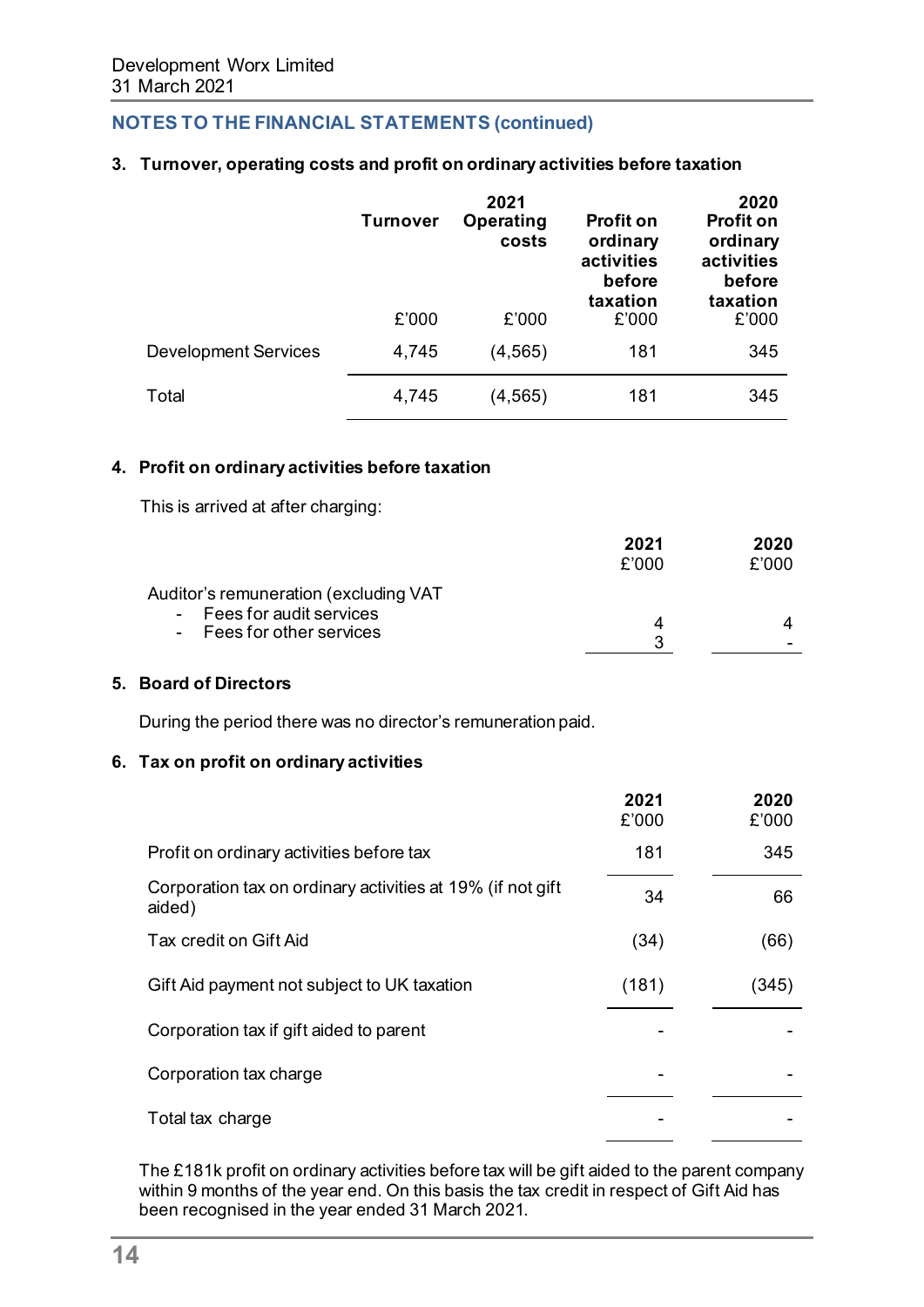## **7. Debtors**

|                                                                                   | 2021<br>£'000 | 2020<br>£'000 |
|-----------------------------------------------------------------------------------|---------------|---------------|
| Amounts owed from group undertakings are interest<br>free and repayable on demand | 470           | 1,344         |
| Other taxation and social security                                                | 2             | 3             |
|                                                                                   | 472           | 1,347         |
| 8. Creditors: amounts falling due within one year                                 |               |               |
|                                                                                   | 2021<br>£'000 | 2020<br>£'000 |
| Amount owed to group undertakings are interest free<br>and repayable on demand    | 20            | 27            |
| Accruals and deferred income                                                      | 534           | 345           |
| <b>Trade Creditors</b>                                                            |               | 874           |
|                                                                                   | 554           | 1,245         |
| 9.<br><b>Share Capital</b>                                                        |               |               |
|                                                                                   | 2021          | 2020          |
|                                                                                   | £'000         | £'000         |
| Allotted, called up and fully paid<br>1 ordinary share of £1 each                 |               |               |

#### **10. Reserves**

The company's capital and reserves are as follows:

#### *Called up share capital*

Called up share capital represents the nominal value of the shares issued.

#### *Profit and loss account*

The profit and loss account represents cumulative profits or losses net of dividends paid and other adjustments.

#### **11. Contingent liabilities**

The company had no known contingent liabilities at 31 March 2021 (2020: nil).